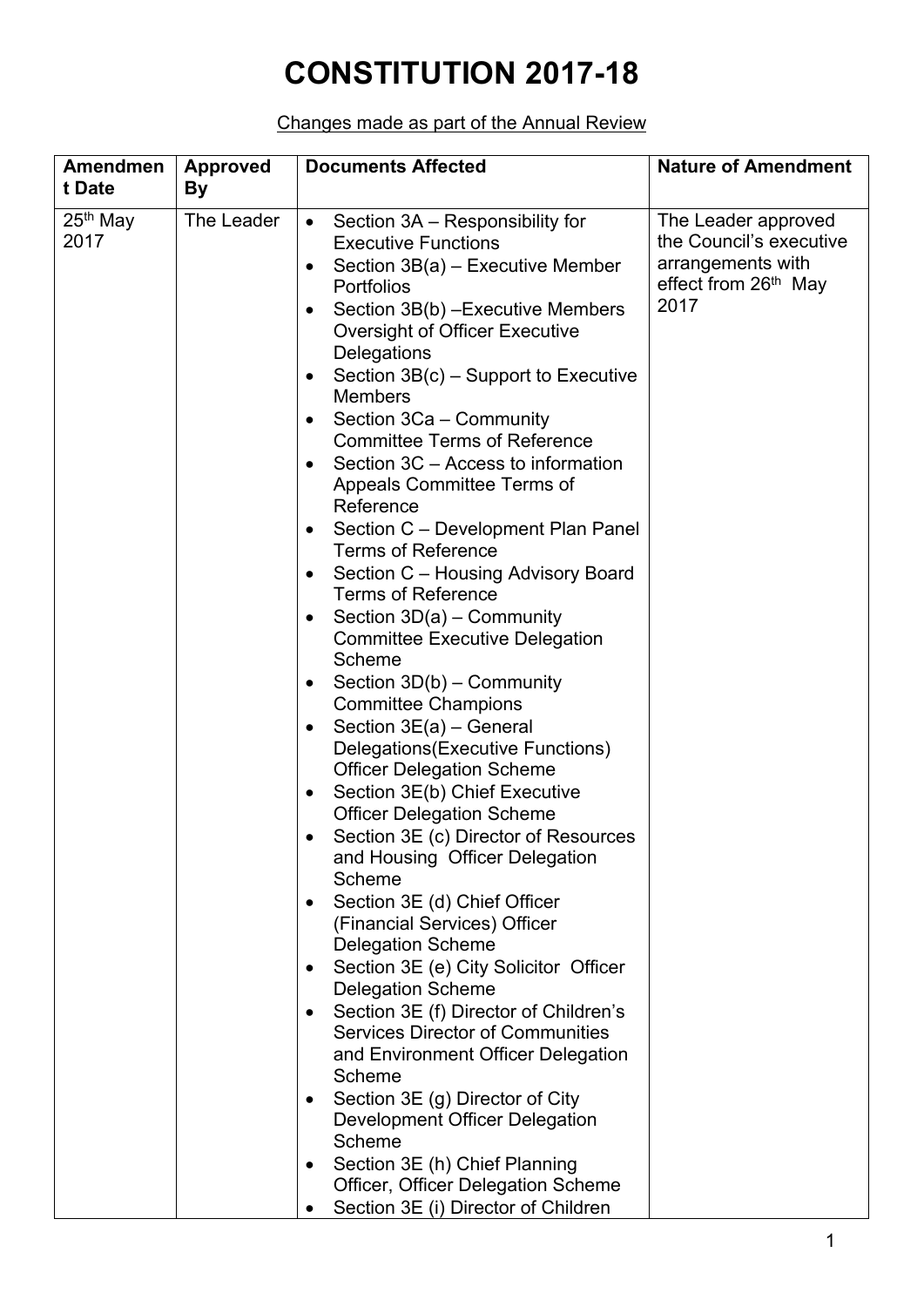| <b>Amendmen</b><br>t Date                                                                                                                                                                                                                       | <b>Approved</b><br><b>By</b> | <b>Documents Affected</b>                                                                                                                                                                                                                                                                                                                                                                        | <b>Nature of Amendment</b>                                                                                                                                                                                               |  |  |  |  |
|-------------------------------------------------------------------------------------------------------------------------------------------------------------------------------------------------------------------------------------------------|------------------------------|--------------------------------------------------------------------------------------------------------------------------------------------------------------------------------------------------------------------------------------------------------------------------------------------------------------------------------------------------------------------------------------------------|--------------------------------------------------------------------------------------------------------------------------------------------------------------------------------------------------------------------------|--|--|--|--|
|                                                                                                                                                                                                                                                 |                              | and Families Officer Delegation<br>Scheme<br>Section 3E (j) Director of Adults and<br>$\bullet$<br><b>Health Officer Delegation Scheme</b><br>Section 3E (k) Director of Public<br><b>Health Officer Delegation Scheme</b><br>Addendum 1 Officer Delegation<br>Scheme<br>Section 3F - Executive Delegations<br>to Other Authorities<br>Section 4 – Joint Arrangements<br>$\bullet$               |                                                                                                                                                                                                                          |  |  |  |  |
| Please follow this link to the decision taken by the Leader on 25th May 2017 to the Leeds City<br>Council website: http://democracy.leeds.gov.uk/ieDecisionDetails.aspx?ID=44432                                                                |                              |                                                                                                                                                                                                                                                                                                                                                                                                  |                                                                                                                                                                                                                          |  |  |  |  |
| 25th May<br>2017                                                                                                                                                                                                                                | <b>Full Council</b>          | Part 3 Section 2B - Council<br>$\bullet$<br><b>Committee Terms of Reference</b><br>Part 3 Section 2C - Officer<br><b>Delegation Scheme (Council</b><br>Functions)<br>Part 4 a - Council Procedure Rules<br>$\bullet$<br>Part 2 Article 15 Review and revision<br>$\bullet$<br>of the Constitution                                                                                                | Various amendments in<br>relation to the annual<br>review of the<br>Constitution, together<br>with delegation of<br>authority to Committees<br>and Directors.                                                            |  |  |  |  |
| Please follow this link to the minutes of the full Council meeting held on 25 <sup>th</sup> May 2017 on the<br>Leeds City Council website:<br>http://democracy.leeds.gov.uk/ieListDocuments.aspx?Cld=111&Mld=7411&Ver=4 Minute 7<br>refers      |                              |                                                                                                                                                                                                                                                                                                                                                                                                  |                                                                                                                                                                                                                          |  |  |  |  |
| $25th$ May<br>2017                                                                                                                                                                                                                              | Licensing<br>Committee       | Part 3 Section 2B - Licensing Sub-<br>$\bullet$<br><b>Committee Terms of Reference</b><br>Part 3 Section 2C(f) - Officer<br>$\bullet$<br>Delegation Scheme (Council (non<br>executive) Functions Director of<br><b>Communities and Environment</b><br>Part 4 (I) - Licensing Procedure<br>$\bullet$<br><b>Rules</b><br>Part 5 (i) - Code of Practice for<br><b>Determining Licensing Matters</b> | Delegation of authority<br>in relation to licensing<br>functions to sub-<br>committee and to<br><b>Director of Communities</b><br>and Environment<br>together with<br>amendments to rules for<br>clarification purposes. |  |  |  |  |
| Please follow this link to the minutes of the Licensing Committee meeting held on 26 <sup>th</sup> May 201<br>on the Leeds City Council Website:<br>http://democracy.leeds.gov.uk/ieListDocuments.aspx?Cld=163&Mld=7539&Ver=4 Minute 9<br>refer |                              |                                                                                                                                                                                                                                                                                                                                                                                                  |                                                                                                                                                                                                                          |  |  |  |  |
| 26th May<br>2017                                                                                                                                                                                                                                | Head of<br>Governance        | Part 2 Article 6 Scrutiny Boards<br>$\bullet$<br>Part 3 Section 2B Council<br>$\bullet$<br><b>Committee Membership</b><br>Part 6 Members allowance<br>scheme                                                                                                                                                                                                                                     | Consequential<br>amendments made at<br>full Council on 25 <sup>th</sup> May<br>2017                                                                                                                                      |  |  |  |  |